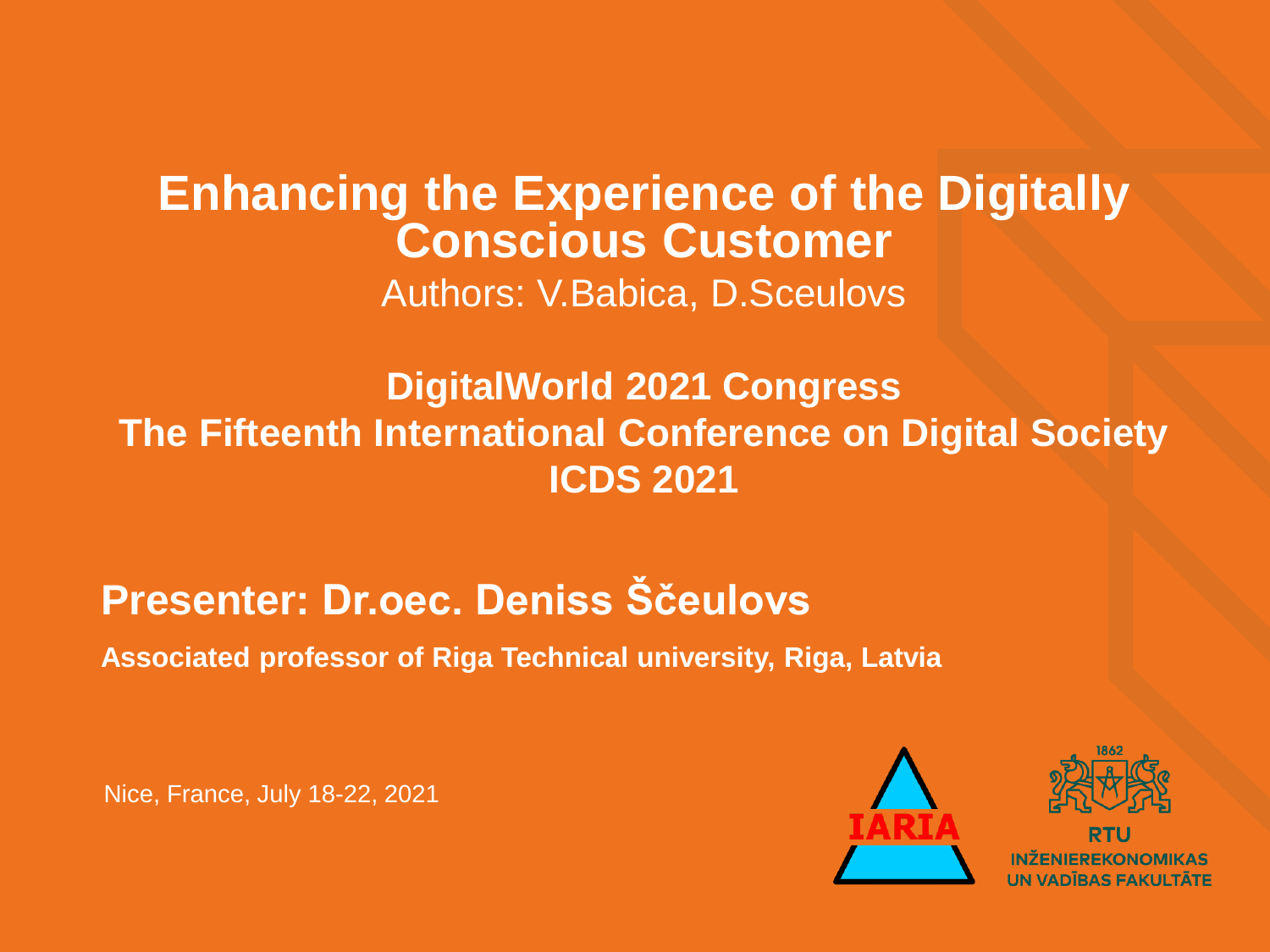

# **Dr.oec. Deniss Ščeulovs**

**deniss.sceulovs@rtu.lv**

#### **Professional Experience**

- Director of Institute of Business Engineering and Management
- Associate professor of Riga Technical university
- Senior researcher at Institute of Business Engineering and Management
- Director of LEGO® SERIOUS PLAY® Lab
- Director of Design Lab
- LEGO® SERIOUS PLAY® Certified Facilitator

#### **Publications & Activities**

- Identification and creation of business opportunities as the characteristic of the entrepreneurial mindset (SCOPUS), 2020
- Business opportunities unclaimed: Digital disruption of business models (SCOPUS), 2020
- Current Research Trends on Interrelationships of Eco-Innovation and Internationalisation: A Bibliometric Analysis (WoS), 2020
- Theoretical Approach to the Internatiolization of SMEs: Future Research Prospects Based on Bibliometric Analysis (WoS), 2019



**INŽENIEREKONOMIKAS UN VADĪBAS FAKULTĀTE**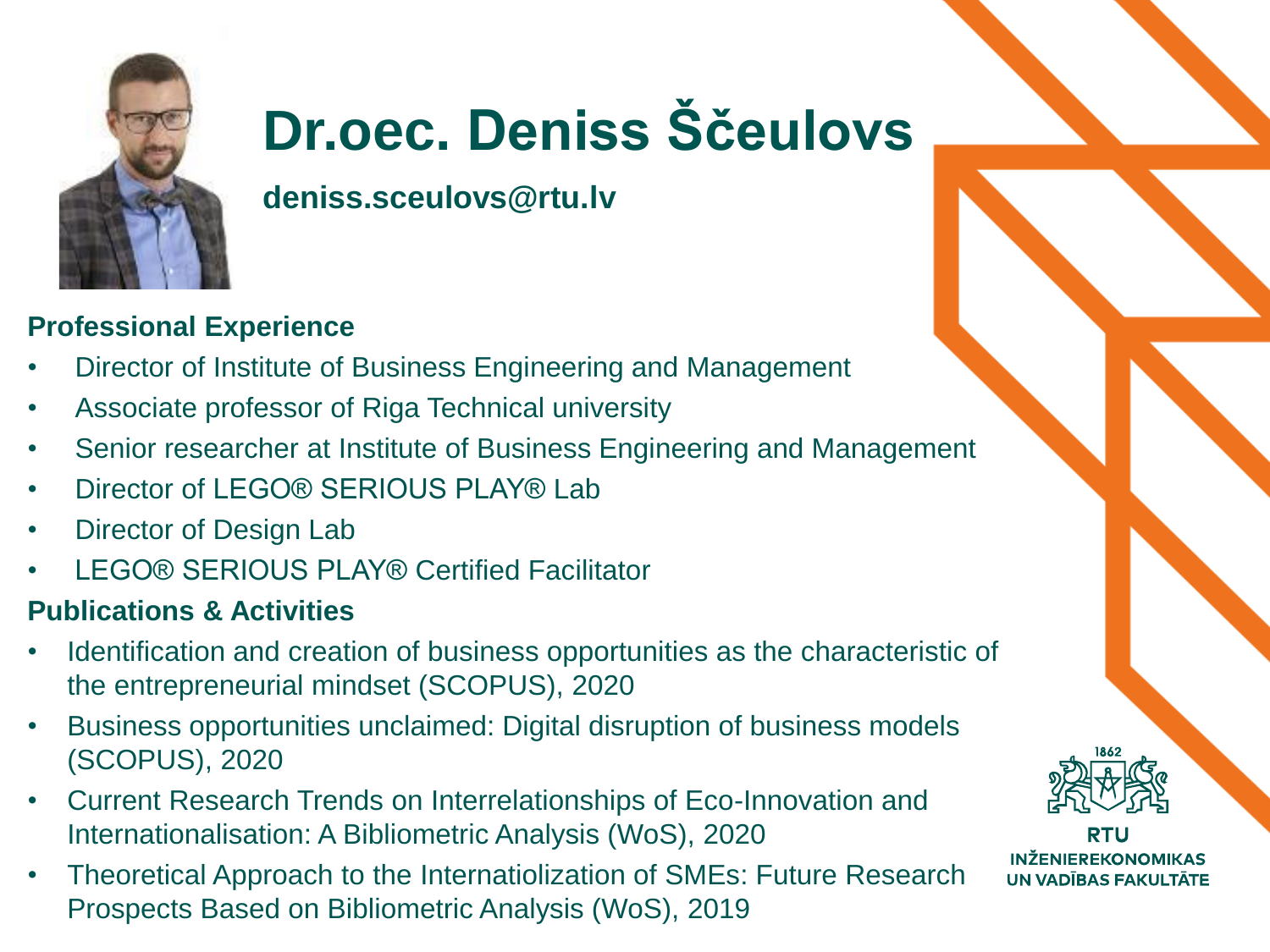

# **Mg.oec. Viktorija Babica**

**viktorija.babica@rtu.lv**

#### **Professional Experience**

- Research assistant at Institute of Business Engineering and Management
- Lecturer at Institute of Business Engineering and Management

#### **Publications & Activities**

- Business Opportunities Unclaimed: Digital Disruption of Business Models, (SCOPUS), 2020
- Digitalization of Public Procurement: Barriers for Innovation, (SCOPUS), 2020



**INŽENIEREKONOMIKAS UN VADĪBAS FAKULTĀTE**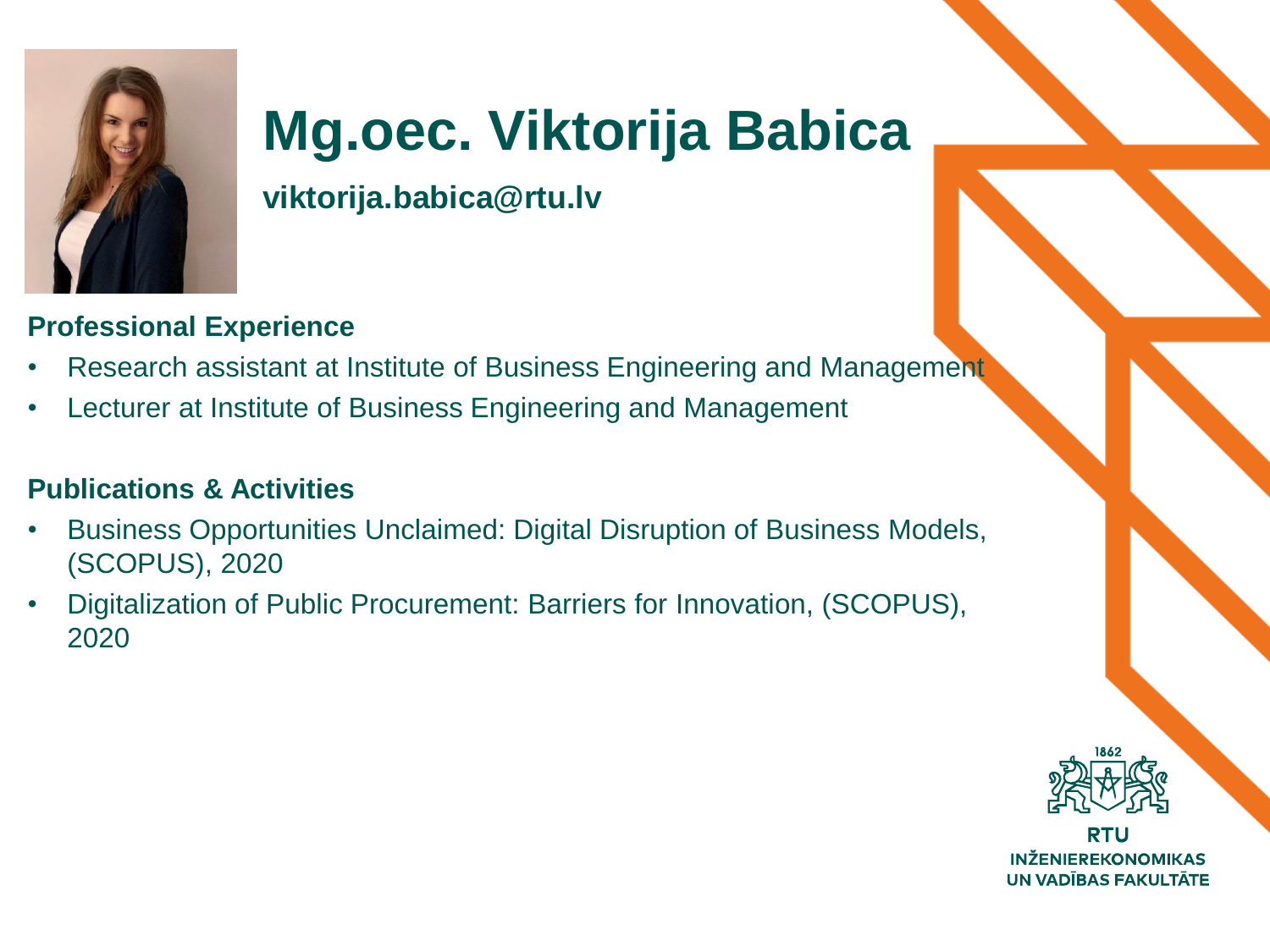# **"The most profound technologies are those that disappear…"** (Mark Weiser)

- How do digital innovations affect user behavior...
	- How digital innovations have affected the online information seeking process; what barriers in communication have arisen..
- Customer experience is fundamental in influencing favourable consumer behaviors towards brands.
- **•** Digital technologies constructs and arranges virtual cyberspace that has become an integral part of people's existence. (Levin and Mamlok, 2021)

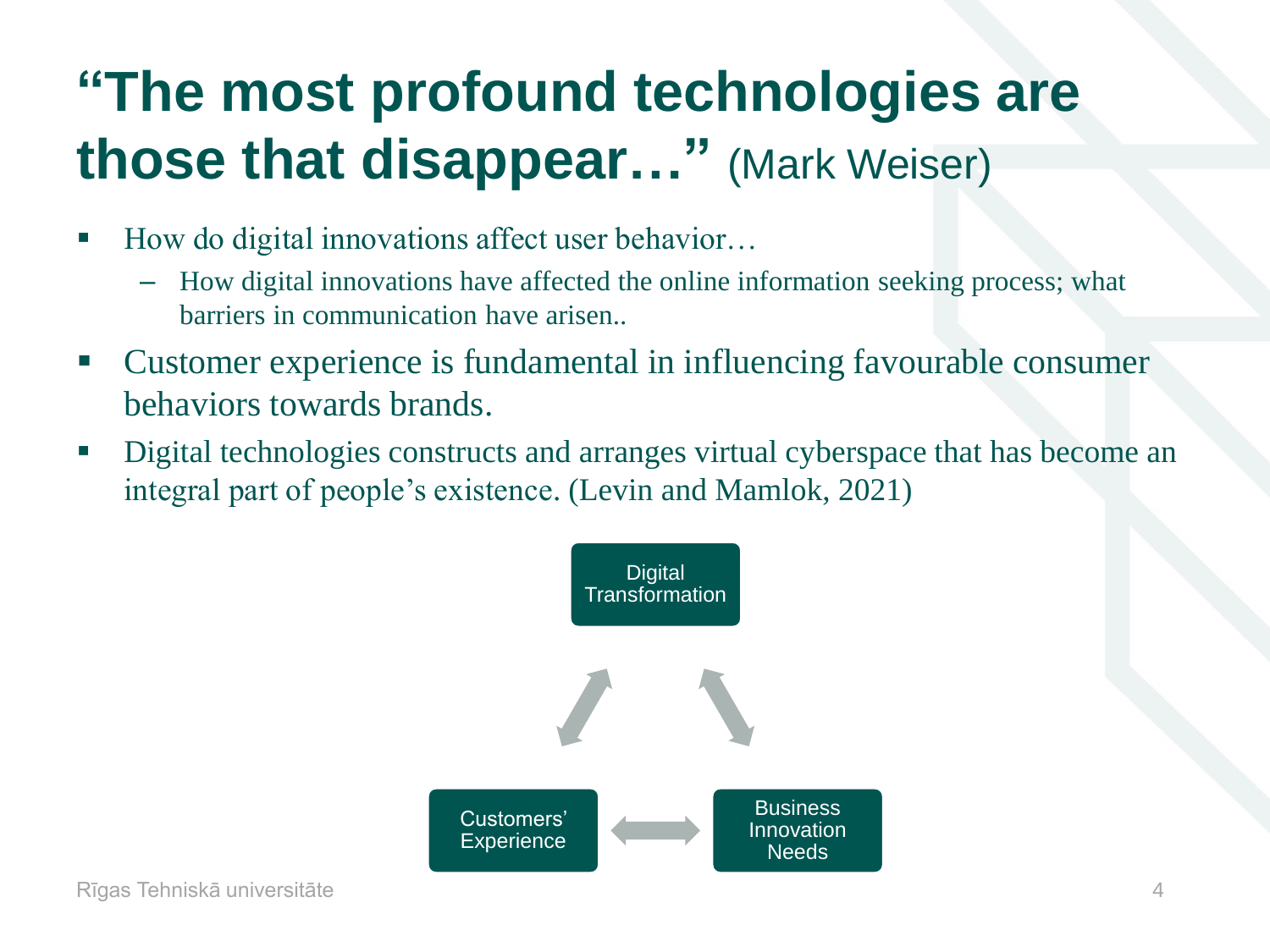# **Methods**

**•** Analysis of consumer data, literature review, consumer interviews, customer surveys, social media monitoring, survey data from an online panel, secondary data analysis (previous research, statistics, etc.), questionnaires and case studies analysis.

- The empirical approach is addressed through experiments of purchase and retail processes.
- For customer perspective: surveys, questionnaires, interviews, focus group discussion, primary and secondary data review. Customer data we aim to collect with the help of commercial providers and to analyse it themselves.
- For company's perspective: dialogues, questionnaires, secondary data reviews. Case studies are going to be analysed.
- Via qualitative research, there will be investigated the cultural characteristics of the customer journey and retail process. The developed strategies are going to be piloted and then conducted the second round of collecting the customer and retailer vision and feedback.
- Data will be collected fully anonymised with use of a mixed method approach for the triangulation of data.

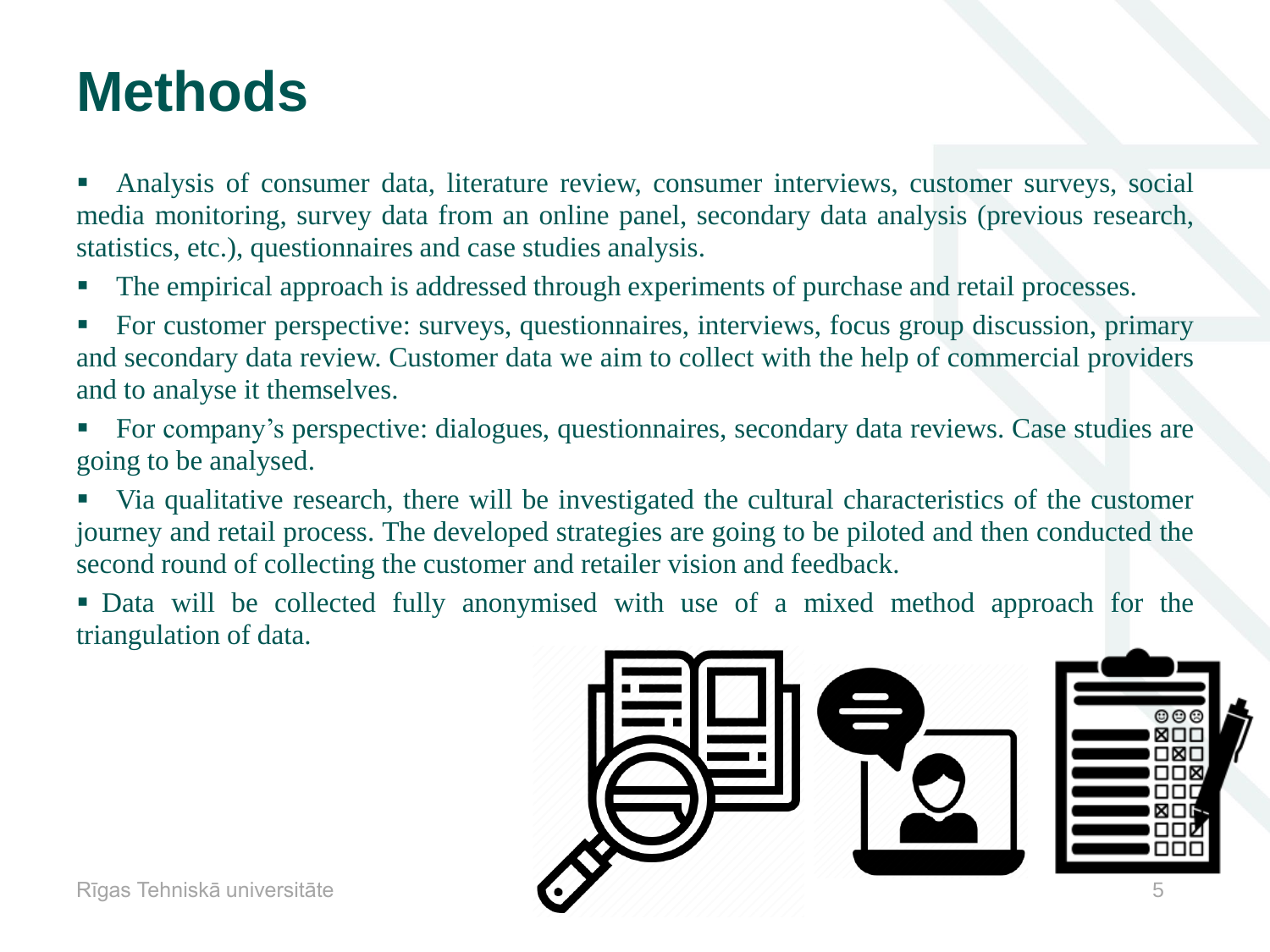# **DIGITAL TRANSFORMATION**

Existence of adaptive capabilities is necessary for exaltation of digital transformation

| <b>Premises</b>                  | <b>Barriers</b>                                                                                                   | <b>Opportunities</b>                                                                    | <b>Benefits</b>                                                               |
|----------------------------------|-------------------------------------------------------------------------------------------------------------------|-----------------------------------------------------------------------------------------|-------------------------------------------------------------------------------|
| Industry 4.0<br>Emerged digital  | <b>Digital literacy</b>                                                                                           | <b>Innovation</b>                                                                       | Transformation of the<br>customer experiences                                 |
| trends<br>Digital buzzworld      | Lack of understanding on how<br>$\rightarrow$ to create and capture value from<br>digital technology application. | $\rightarrow$ Business models, products<br>and services                                 | Data collection and<br>exploitation:                                          |
| Customers' digital<br>experience | Failure to develop a clear,<br>integrated strategy for digital<br>transformation                                  | $\blacktriangleright$ Customer needs real-time<br>identification,<br>Process automation | convenience, availability and<br>ease of access<br>Reduction in cost and / or |
| Digital market                   | Not adaptive to changes                                                                                           | Servitization of products                                                               | increase in revenue                                                           |
| Demand-base                      | organizational models<br><b>Resistance to change</b>                                                              | Efficiency of data<br>collection and sharing                                            | Efficiency in decision-<br>making process                                     |
| Digital competition              | Existing infrastructure,                                                                                          | Autonomy                                                                                | New and upgraded value                                                        |
| Agility                          | organizations' system and<br>work practices do not fit                                                            |                                                                                         | proposition                                                                   |
|                                  |                                                                                                                   |                                                                                         | Execution time reduction                                                      |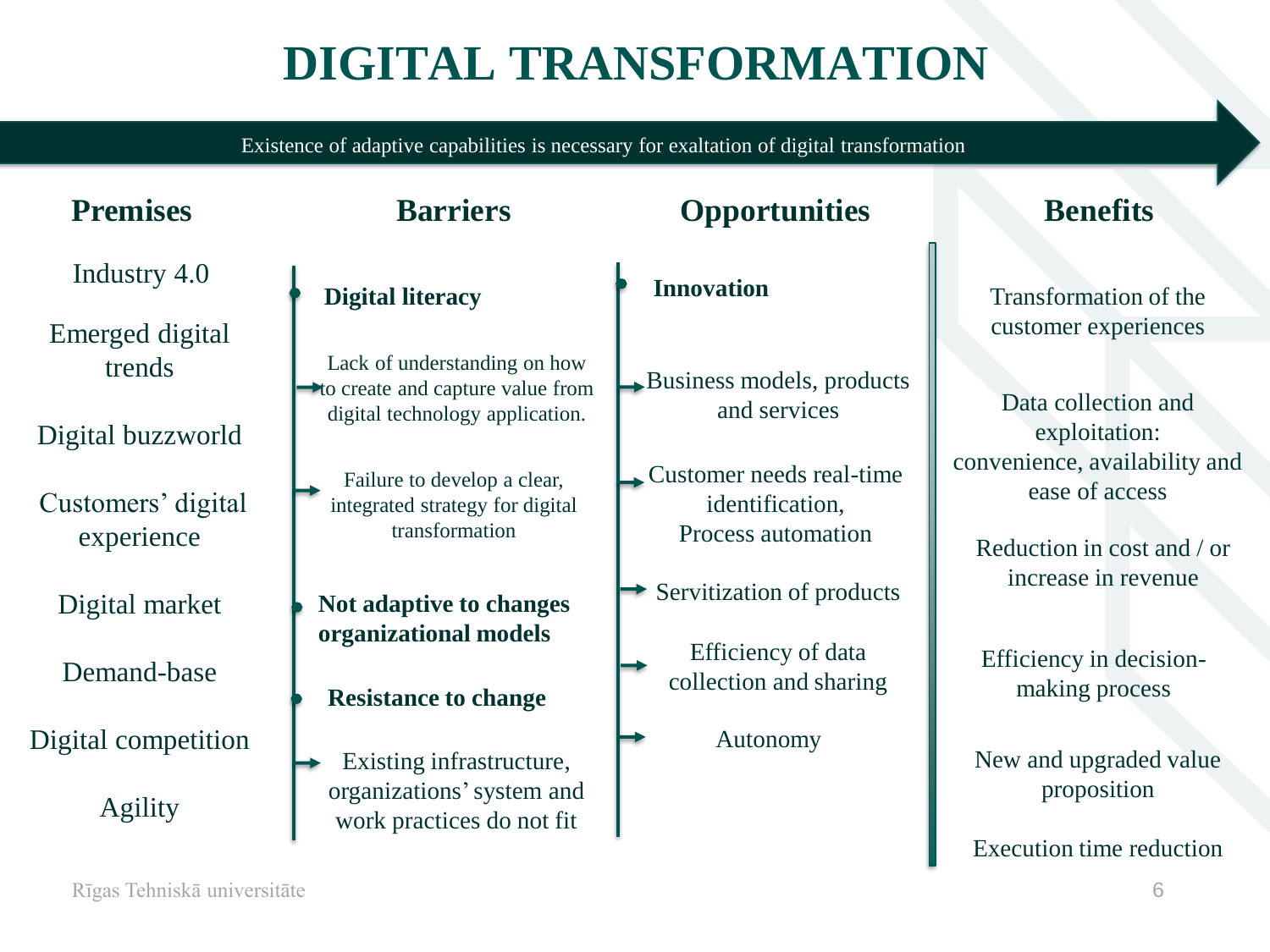## **DIGITAL TECHNOLOGIES AND CUSTOMERS BEHAVIOUR**

| <b>Technology</b>                      | <b>Description</b>                                                                                                                                                                                                                                | <b>Impact</b>                                                                                                                                                                                                                                                                                                                                                                                                                                                                                                                                   |  |  |  |
|----------------------------------------|---------------------------------------------------------------------------------------------------------------------------------------------------------------------------------------------------------------------------------------------------|-------------------------------------------------------------------------------------------------------------------------------------------------------------------------------------------------------------------------------------------------------------------------------------------------------------------------------------------------------------------------------------------------------------------------------------------------------------------------------------------------------------------------------------------------|--|--|--|
| <b>Data mining</b><br>(DM)             | DM capabilities are used for building a customer-<br>centric business that focuses on customer's needs<br>towards digital usage and makes a strong relationship<br>with the customer (classification, regression, clustering<br>and association). | DM capabilities are key enabler for organizations to improve digital customer<br>engagement and primarily analysing customer's attributes and its related key<br>performance metrics.                                                                                                                                                                                                                                                                                                                                                           |  |  |  |
| <b>Eye Tracking</b>                    | Contemporary eye tracking technology offers an<br>objective way to document digital users' activities on<br>retailers' websites and mobile apps.                                                                                                  | Consumers' visual attention reveals how they evaluate the product or service.                                                                                                                                                                                                                                                                                                                                                                                                                                                                   |  |  |  |
| <b>Google Analytics</b>                | Web analytics allow companies to track the behaviour<br>of customers visiting their websites, measure web<br>traffic and analyse commercial activity.                                                                                             | Al and analytics can be used to optimize the customer experience and enhance the<br>customer journey.                                                                                                                                                                                                                                                                                                                                                                                                                                           |  |  |  |
| <b>Internet of Things</b><br>(IO)      | Internet-based structure for remote locating, sensing,<br>and/or operating the constituents with real-time<br>data/information flows between them. Collection of<br>information, automating transaction, enabling,<br>maintaining, and servicing  | Generated massive data on consumer usage. Privacy issues: identification of<br>features unknown to the user, localization and tracking, profiling, making private<br>information public and linking separate information that the user does not like to be<br>linked. Human machine interfacing.                                                                                                                                                                                                                                                |  |  |  |
| <b>Augmented Reality</b><br>(AR)       | AR creates an add-on and interactive experience of a<br>real-world environment through computer-generated<br>displays, thereby creating more interactive, vivid, and<br>richer experiences for consumers                                          | AR is being commercialized actively (Google Maps and other apps), whereas VR<br>seems to be held back by the lack of devices that project well and are not impacting<br>consumer well-being while using the device. MR is not widely used as yet, but it will<br>likely have the greatest impacting the future. Facilitating imagination, augmenting<br>beyond physical, upgrading and enriching consumption. Complementing physical<br>world, create "possible worlds", appropriate visualization, sensory stimulation,<br>customer immersion. |  |  |  |
| <b>Virtual Reality (VR)</b>            | Entire environment simulation                                                                                                                                                                                                                     |                                                                                                                                                                                                                                                                                                                                                                                                                                                                                                                                                 |  |  |  |
| <b>Mixed Reality (MR)</b>              | Combination of the real and virtual worlds to produce<br>new visual environments where physical and digital<br>elements co-exist and interact in real time                                                                                        |                                                                                                                                                                                                                                                                                                                                                                                                                                                                                                                                                 |  |  |  |
| <b>Artificial Intelligence</b><br>(AI) | Computer programs that understands user queries and<br>complete a limited set of tasks for the user (e.g., Siri,<br>Cortana, Alexa).                                                                                                              | Selecting, advising, and customizing, giving feedback and recommending<br>additional consumption. Enhanced decision making                                                                                                                                                                                                                                                                                                                                                                                                                      |  |  |  |
|                                        |                                                                                                                                                                                                                                                   |                                                                                                                                                                                                                                                                                                                                                                                                                                                                                                                                                 |  |  |  |

**The technologies used within customer journey**

7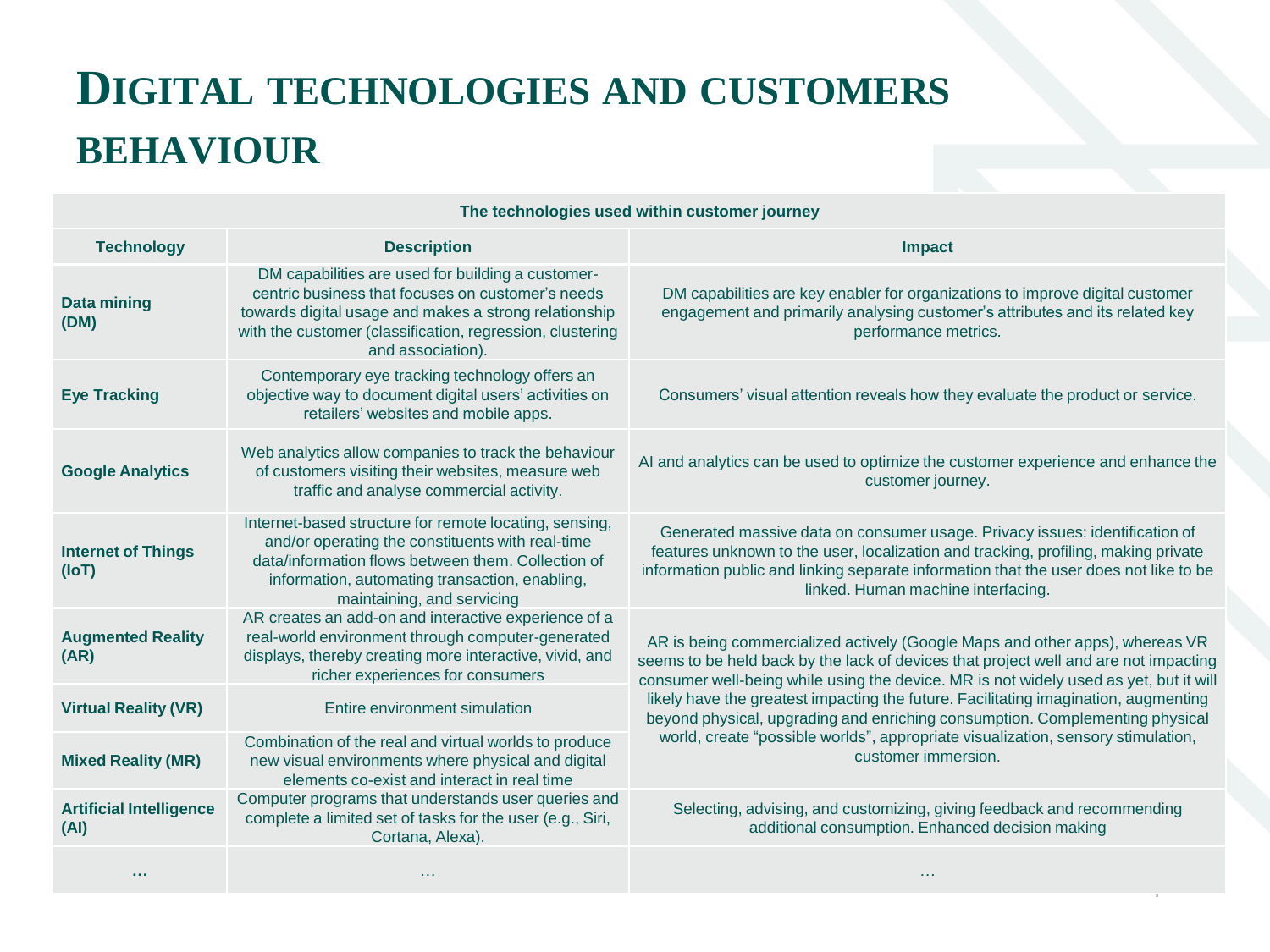# **THE DIGITALLY CONSCIOUS CUSTOMER**



Rīgas Tehniskā universitāte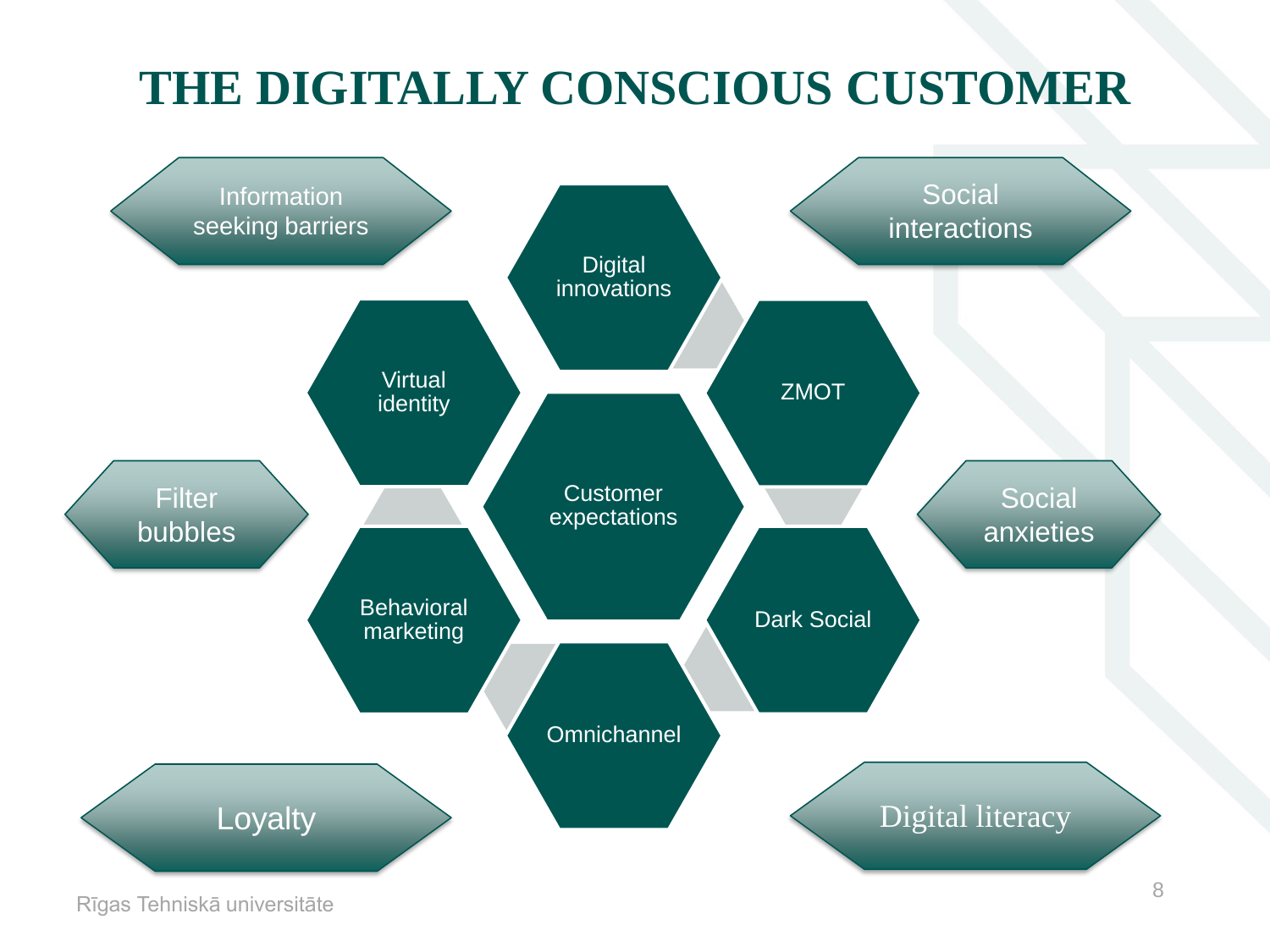## **FURTHER WORK**

| Satisfaction compromise between purchase & retail processes for the Modern<br><b>Customer Journey in the digital age</b>                                                         |                                                                                                                                                                                                                                                            |                                                                                                                                      |  |  |  |
|----------------------------------------------------------------------------------------------------------------------------------------------------------------------------------|------------------------------------------------------------------------------------------------------------------------------------------------------------------------------------------------------------------------------------------------------------|--------------------------------------------------------------------------------------------------------------------------------------|--|--|--|
| <b>Customer's perspective</b>                                                                                                                                                    | <b>DIGITAL</b><br><b>CUSTOMER</b><br><b>JOURNEY</b>                                                                                                                                                                                                        | <b>Retailer's perspective</b>                                                                                                        |  |  |  |
| <b>Empowered consumer</b><br><b>Digital innovation driver</b><br><b>Content creator</b><br>Loyal-minded<br><b>Social interactions</b><br>Information bubbles<br>Social inclusion | Consumption<br><b>Dark Social</b><br><b>Customer experience</b><br><b>Purchase process</b><br><b>Retail process</b><br>$\bullet$<br>Information seeking<br>$\bullet$<br><b>Barriers</b> in<br>communication<br><b>ZMOT</b><br>$\bullet$<br>Direct feedback | Retail value chain<br><b>Global integration</b><br><b>Transformation of</b><br>competition<br>Coopetition<br><b>Open innovations</b> |  |  |  |